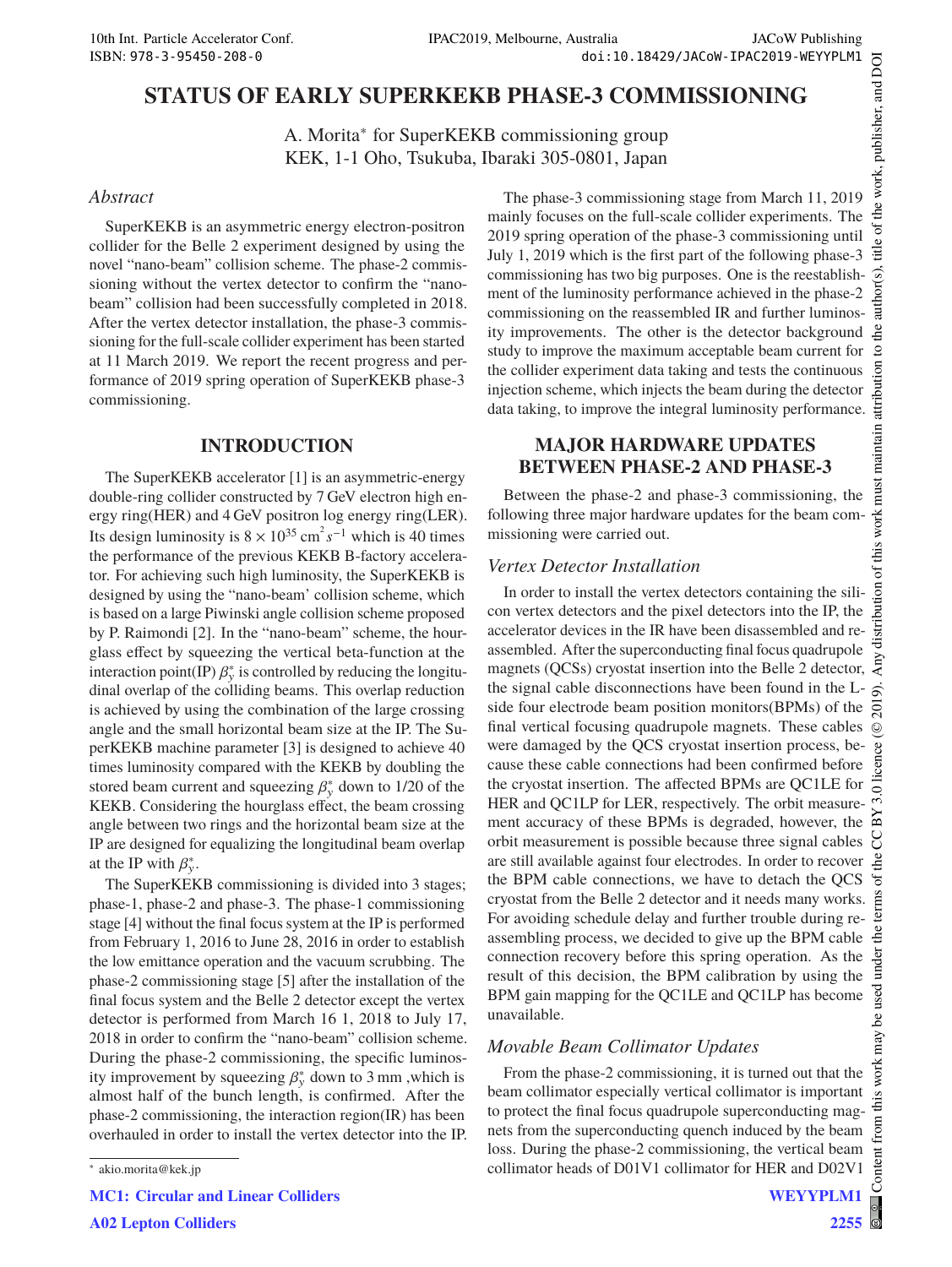аid collimator for LER were damaged by hitting with the main publisher, ring beams. The damaged D02V1 collimator was the unique vertical beam collimator for the LER during the phase-2 commissioning. These two vertical beam collimators have been recovered by the collimator head replacement during this maintenance period. Further 5 beam collimator were installed for improving the detector beam background and the QCS protection. One horizontal beam collimator D01H3  $\frac{1}{24}$  was installed for the HER. Three horizontal beam collimator D02H1, D02H2 and D03H1 and one vertical beam collimaauthor( tor D06V2, which is a backup vertical beam collimator for D02V1 collimator, were installed for the LER.

#### to the *Optics Corrector Updates*

 $\odot$  2019). Any distribution of this work must maintain attribution to the author(s), title of the work, publisher, and DOI  $\odot$  DOI  $\odot$  DOI  $\odot$  D  $\ddot{\circ}$  D  $\ddot{\circ}$  D  $\ddot{\circ}$  D  $\ddot{\circ}$  D  $\ddot{\circ}$  D  $\ddot{\circ}$  D  $\$ ibution In order to resolve the lack of the scan range of the IP xy-coupling & dispersion knob for the luminosity tuning in the phase-2 commissioning, the skew quadrupole corrector magnets have been improved. The excitation range of intain the skew quadrupole magnets in the IR, which contain 10  $\mathbb{E}$  skew quadrupoles for HER and 6 skew quadrupoles for LER, have been extended 2.23 times by adding the extra winding  $\vec{E}$ coils. At the time of the phase-2 commissioning, almost  $\tilde{\xi}$  half of the skew quadrupole back leg winding coils on the chromaticity correction sextupole magnets in the arc section € were available for the xy-coupling and dispersion correction. ್ Now, all skew quadrupole back leg winding coils on the distribution chromaticity correction sextupole magnets are available by installing the additional auxiliary power supplies. As the result of these upgrades, the scan range of the IP xy-coupling  $\sum_{k=1}^{\infty}$  knob is almost doubled compared with the phase-2.

## **2019 SPRING OPERATION OVERVIEW**

2019). SuperKEKB phase-3 commissioning is started at March ©Content from this work may be used under the terms of the CC BY 3.0 licence ( $\epsilon$ 11, 2019 with the detuned optics whose IP betalicence functions  $(\beta_x^*, \beta_y^*)$  are  $(384 \text{ mm}, 48.6 \text{ mm})$  for LER and (400 mm, 81 mm) for HER, respectively. The phase-2 latest  $\frac{1}{\infty}$  (FOO nmn, 0.1 nml) correction fudge parameters are used as the initial fudge parameters except the QCS correction parameters for  $\frac{1}{2}$  both the vertical beam waist position and R2 coupling parameter at the IP for renovating the QCS correction fudge  $\overline{B}$  parameter management. As the reference orbit and steering data-set for the phase-3 startup, the phase-2 data-set at April  $\frac{5}{2}$  2018 operating on the detuned optics is used. The initial beam storage on the detuned optics has been achieved at under March 11 for HER and March 13 for LER, respectively.

#### **used** *Beta Squeezing*

After the initial vacuum scrubbing on the detuned optics, ತಿ the IP beta-functions are step-wise squeezed down to the collision optics via the way-point optics established during the phase-2 commissioning. The way-points of the beta squeezing optics and the established date of the beam storage are summarized in Table 1, where  $\beta_x^*$  of the squeezed optics is 200 mm as default. Exceptionally,  $\beta_x^*$  of the HER  $\beta_y^*$  = 3*mm* optics is 100 mm. The squeezing from the detuned ent to  $\beta_{y}^{*} = 3$  mm collision optics is completed within 22 days  $Cont$ **WEYYPLM1**

|                                     | Phase-3 (2019) |            | Phase-2 (2018) |            |
|-------------------------------------|----------------|------------|----------------|------------|
| <b>Optics</b>                       | LER            | <b>HER</b> | LER            | <b>HER</b> |
| Detuned                             | 3/13           | 3/11       | 3/31           | 3/20       |
| $\beta_{v}^{*} = 8$ mm              | 3/18           | 3/18       | 4/16           | 4/10       |
| $\beta_{v}^{*} = 6$ mm              | 3/25           | 3/25       | 5/14           | 5/10       |
| $\beta_{v}^{*} = 4$ mm              | 3/26           | 3/26       | 5/24           | 5/24       |
| $\beta_{v}^{*} = 3$ mm <sup>*</sup> | 3/28           | 4/1        | 6/5            | 6/20       |

without QCS quench. In the phase-2, it required 3 month and 27 QCS quenches. The upgraded beam collimators and the Belle 2 diamond background detector abort are worked well to prevent QCS quench due to beam loss. At the initial injection for the squeezing optics before the xy-coupling correction, we found a workaround to prevent the beam abort due to the injection beam. By reducing the beam charge of the injector linac, the beam is slowly injected into the uncorrected optics, however, the beam abort due to the injection is avoided because of the reduced beam loss rate. This workaround saves the time for tuning the initial injection after beta squeezing.

## *Vacuum Scrubbing*

The beam operation dedicated for the vacuum scrubbing had been performed on the detuned optics until March 20. The  $\beta_{y}^{*} = 8$  mm optics operation dedicated for the vacuum scrubbing had been performed until March 25. The maximum stored beam current during the vacuum scrubbing operation is 350/470 mA(LER/HER) for the detuned optics and 530/540 mA(LER/HER) for  $\beta_{y}^{*} = 8$  mm optics, respectively. At May 10, the beam dose reaches 129 Ah for LER and 162 Ah for HER, respectively. The vacuum pressures per the stored beam currents of two rings have been reached almost same level at the end of the phase-2 commissioning.

## *Operation Interruption due to Fire*

At April 3 21:45 JST, the fire had been occurred in the accelerating structure assembly room of the linac building. As the result of the emergency protocol for the fire in our facility, the SuperKEKB operation had been aborted at 21:52 JST. This fire did not damage the injector linac complex directly, however, the smoke of this fire intruded into both the linac accelerator tunnel and klystron gallery. Many linac hardware devices, which are including the high voltage devices, had been polluted with the carbon soot caused by this fire. In order to scavenge the soot pollution of the linac hardware devices, the soot cleanup and replacement with the spare parts were performed. This recovery works is enough for the minimum beam operation but incomplete. Therefore the linac does not prepare enough energy margin for the breakdown of the klystron or accelerator tube at this moment. After these recovery works, the linac commissioning was started at April 22 and the beam injection for the SuperKEKB main rings was restarted at April 25. In order to reestablish the

### **MC1: Circular and Linear Colliders**